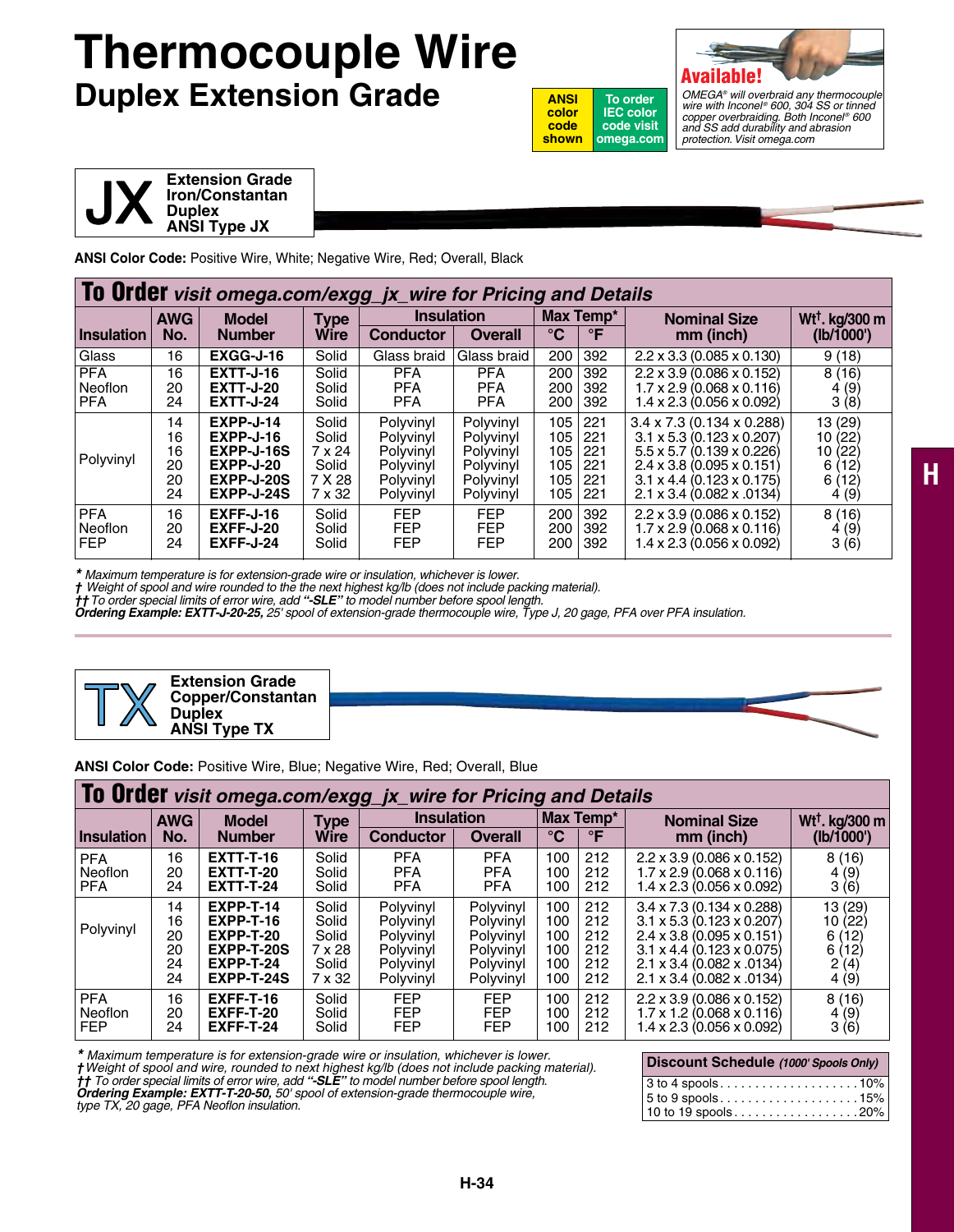**Extension Grade CHROMEGA®/ ALOMEGA® Duplex ANSI Type KX**

**ANSI Color Code:** Positive Wire, Yellow; Negative Wire, Red; Overall, Yellow

|                              | To Order visit omega.com/exgg_jx_wire for Pricing and Details |                                                                                                                     |                                                                          |                                                                                                      |                                                                                                      |                                                      |                                                      |                                                                                                                                                                                                                                                                                                                                                      |                                                                                                      |  |  |
|------------------------------|---------------------------------------------------------------|---------------------------------------------------------------------------------------------------------------------|--------------------------------------------------------------------------|------------------------------------------------------------------------------------------------------|------------------------------------------------------------------------------------------------------|------------------------------------------------------|------------------------------------------------------|------------------------------------------------------------------------------------------------------------------------------------------------------------------------------------------------------------------------------------------------------------------------------------------------------------------------------------------------------|------------------------------------------------------------------------------------------------------|--|--|
|                              | <b>AWG</b>                                                    | <b>Model</b>                                                                                                        | <b>Type</b>                                                              |                                                                                                      | <b>Insulation</b>                                                                                    | Max Temp*                                            |                                                      | <b>Nominal Size</b>                                                                                                                                                                                                                                                                                                                                  | Wt <sup>+</sup> . kg/300 m                                                                           |  |  |
| <b>Insulation</b>            | No.                                                           | <b>Number</b>                                                                                                       | <b>Wire</b>                                                              | <b>Conductor</b>                                                                                     | Overall                                                                                              | $\rm ^{\circ}C$                                      | $\mathsf{P}$                                         | mm (inch)                                                                                                                                                                                                                                                                                                                                            | (Ib/1000')                                                                                           |  |  |
| Glass                        | 16                                                            | EXGG-K-16                                                                                                           | Solid                                                                    | Glass Braid                                                                                          | Glass Braid                                                                                          | 200                                                  | 392                                                  | $2.2 \times 3.3 (0.085 \times 0.130)$                                                                                                                                                                                                                                                                                                                | 9(17)                                                                                                |  |  |
| <b>Neoflon</b><br><b>PFA</b> | 16<br>20<br>24                                                | <b>EXTT-K-16</b><br><b>EXTT-K-20</b><br><b>EXTT-K-24</b>                                                            | Solid<br>Solid<br>Solid                                                  | <b>PFA</b><br><b>PFA</b><br><b>PFA</b>                                                               | <b>PFA</b><br><b>PFA</b><br><b>PFA</b>                                                               | 200<br>200<br>200                                    | 392<br>392<br>392                                    | $2.2 \times 3.9$ (0.086 $\times$ 0.152)<br>$1.7 \times 3.0$ (0.068 $\times$ 0.116)<br>$1.4 \times 2.3$ (0.056 $\times$ 0.092)                                                                                                                                                                                                                        | 8(16)<br>(9)<br>4<br>3(6)                                                                            |  |  |
| Polyvinyl                    | 14<br>16<br>16<br>18<br>20<br>20<br>24<br>24                  | <b>EXPP-K-14</b><br>$EXPP-K-16$<br>EXPP-K-16S<br>EXPP-K-18S<br>$EXPP-K-20$<br>EXPP-K-20S<br>EXPP-K-24<br>EXPP-K-24S | Solid<br>Solid<br>7 x 24<br>7 x 26<br>Solid<br>7 x 28<br>Solid<br>7 x 32 | Polyvinyl<br>Polyvinyl<br>Polyvinyl<br>Polyvinyl<br>Polyvinyl<br>Polyvinyl<br>Polyvinyl<br>Polyvinyl | Polyvinyl<br>Polyvinyl<br>Polyvinyl<br>Polyvinyl<br>Polyvinyl<br>Polyvinyl<br>Polyvinyl<br>Polyvinyl | 105<br>105<br>105<br>105<br>105<br>105<br>105<br>105 | 221<br>221<br>221<br>221<br>221<br>221<br>221<br>221 | $3.4 \times 7.3$ (0.134 $\times$ 0.288)<br>$3.1 \times 5.3$ (0.123 $\times$ 0.207)<br>$5.5 \times 5.7$ (0.139 $\times$ 0.226)<br>$3.5 \times 5.2$ (0.138 $\times$ 0.205)<br>$2.4 \times 3.8$ (0.095 $\times$ 0.151)<br>$3.1 \times 4.4$ (0.123 $\times$ 0.175)<br>$1.9 \times 3.0$ (0.075 $\times$ 0.120)<br>$2.1 \times 3.4$ (0.082 $\times$ 0.134) | (28)<br>13<br>10<br>(22)<br>10<br>(22)<br>8<br>16)<br>12)<br>6<br>6<br>ี 12)<br>2<br>(4)<br>(9)<br>4 |  |  |
| <b>Neoflon</b><br><b>FEP</b> | 16<br>20<br>24                                                | <b>EXFF-K-16</b><br><b>EXFF-K-20</b><br><b>EXFF-K-24</b>                                                            | Solid<br>Solid<br>Solid                                                  | <b>FEP</b><br><b>FEP</b><br><b>FEP</b>                                                               | <b>FEP</b><br><b>FEP</b><br><b>FEP</b>                                                               | 200<br>200<br>200                                    | 392<br>392<br>392                                    | $2.2 \times 3.9$ (0.086 $\times$ 0.152)<br>$1.7 \times 2.9$ (0.068 $\times$ 0.116)<br>$1.4 \times 2.3$ (0.056 $\times$ 0.092)                                                                                                                                                                                                                        | 8<br>(16)<br>(9)<br>4<br>(6)<br>3                                                                    |  |  |

*\* Maximum temperature is for extension grade wire or insulation, whichever is lower.*

*† Weight of spool and wire, rounded to next highest kg/lb. (does not include packing material).*

*†† To order special limits of error wire, add "-SLE" to model number before spool length*

*Ordering Example: EXTT-K-20-25, 25' spool of extension grade thermocouple wire, Type KX, 20 gage, stranded, Neoflon PFA insulation.*

| F                     |                      | <b>Extension Grade</b><br><b>CHROMEGA<sup>®</sup>/Constantan</b><br><b>Duplex ANSI Type EX</b> |                                           | <b>ANSI Color Code:</b> Positive Wire, Purple; Negative Wire, Red; Overall, Purple |                                                  |                          |                          |                                                                                                                                                                         |                                  |
|-----------------------|----------------------|------------------------------------------------------------------------------------------------|-------------------------------------------|------------------------------------------------------------------------------------|--------------------------------------------------|--------------------------|--------------------------|-------------------------------------------------------------------------------------------------------------------------------------------------------------------------|----------------------------------|
|                       | <b>AWG</b>           | <b>Model</b>                                                                                   | <b>Type</b>                               | <b>Insulation</b>                                                                  |                                                  |                          | Max. Temp*               | <b>Nominal</b>                                                                                                                                                          | Wt. <sup>†</sup> kg/300 m        |
| <b>Insulation</b>     | No.                  | <b>Number</b>                                                                                  | Wire                                      | <b>Conductor</b>                                                                   | <b>Overall</b>                                   | °C                       | $\mathsf{P}$             | Size mm (in)                                                                                                                                                            | (lb/1000')                       |
| Neoflon<br><b>PFA</b> | 16<br>20<br>24       | <b>EXTT-E-16</b><br><b>EXTT-E-20</b><br><b>EXTT-E-24</b>                                       | Solid<br>Solid<br>Solid                   | <b>PFA</b><br><b>PFA</b><br><b>PFA</b>                                             | <b>PFA</b><br><b>PFA</b><br><b>PFA</b>           | 200<br>200<br>200        | 392<br>392<br>392        | $2.2 \times 3.9$ (0.086 x 0.152)<br>$1.7 \times 2.9$ (0.068 $\times$ 0.116)<br>$1.4 \times 2.3$ (0.056 $\times$ 0.092)                                                  | 8(16)<br>4(9)<br>3(6)            |
| Polyvinyl             | 16<br>18<br>20<br>24 | $EXPP-E-16$<br>EXPP-E-18S<br>EXPP-E-20<br>EXPP-E-24S                                           | Solid<br>$7 \times 26$<br>Solid<br>7 x 32 | Polyvinyl<br>Polyvinyl<br>Polyvinyl<br>Polyvinyl                                   | Polvvinvl<br>Polyvinyl<br>Polyvinyl<br>Polyvinyl | 105<br>105<br>105<br>105 | 221<br>221<br>221<br>221 | $3.1 \times 5.3$ (0.123 $\times$ 0.207)<br>$3.5 \times 5.2$ (0.138 $\times$ 0.205)<br>$2.4 \times 3.8$ (0.095 $\times$ 0.151)<br>$2.1 \times 3.4$ (0.82 $\times$ 0.134) | 10(22)<br>8(16)<br>6(14)<br>4(9) |
| Neoflon<br><b>FEP</b> | 16<br>20             | $EXFF-E-16$<br><b>EXFF-E-20</b>                                                                | Solid<br>Solid                            | <b>FEP</b><br><b>FEP</b>                                                           | <b>FEP</b><br><b>FEP</b>                         | 200<br>200               | 392<br>392               | $2.2 \times 3.9$ (0.086 $\times$ 0.152)<br>$1.7 \times 2.9$ (0.068 $\times$ 0.116)                                                                                      | 8(16)<br>4(9)                    |

FEP 20 **EXFF-E-20** Solid FEP FEP 200 392 1.7 x 2.9 (0.068 x 0.116) 4 (9)

*\* Maximum temperature is for extension grade wire or insulation, whichever is lower.*

*† Weight of spool and wire, rounded to next highest kg/lb. (does not include packing material).*

*†† To order special limits of error wire, add "-SLE" to model number before spool length*

*Ordering Example: EXPP-E-20-50, 50' spool of extension grade thermocouple wire, Type EX, 20 gage, Polyvinyl over Polyvinyl insulation.*

|                       |            |                                        | <b>Extension Grade</b><br>Copper/Alloy#11<br>Duplex ANSI<br>Type RX and SX |                            | Compensating Extension Wires for Platinum ( - )/<br>Platinum-Rhodium (+) Thermocouples. |              |              | ANSI Color Code: Positive Wire, Black; Negative Wire, Red; Overall, Green        |                                             |  |
|-----------------------|------------|----------------------------------------|----------------------------------------------------------------------------|----------------------------|-----------------------------------------------------------------------------------------|--------------|--------------|----------------------------------------------------------------------------------|---------------------------------------------|--|
|                       | <b>AWG</b> | <b>Model</b>                           | <b>Type</b>                                                                |                            | <b>Insulation</b>                                                                       | Max. Temp*   |              | <b>Nominal</b>                                                                   | Wt. <sup>†</sup> kg/300 m                   |  |
| <b>Insulation</b>     | No.        | <b>Number</b>                          | <b>Wire</b>                                                                | Conductor                  | <b>Overall</b>                                                                          | $^{\circ}$ C | $\mathsf{P}$ | Size mm (in)                                                                     | (Ib/1000')                                  |  |
| Glass                 | 20<br>24   | <b>EXGG-RS-20</b><br><b>EXGG-RS-24</b> | Solid<br>Solid                                                             | Glass Braid<br>Glass Braid | Glass Braid<br>Glass Braid                                                              | 200<br>200   | 392<br>392   | $1.5 \times 2.4$ (0.060 $\times$ 0.095)<br>$1.3 \times 2.0$ (0.050 x 0.080)      | 3(6)<br>1.8(1.4)                            |  |
| Neoflon<br><b>PFA</b> | 20<br>24   | EXTT-RS-20<br>EXTT-RS-24               | Solid<br>Solid                                                             | <b>PFA</b><br><b>PFA</b>   | <b>PFA</b><br><b>PFA</b>                                                                | 200<br>200   | 392<br>392   | $1.7 \times 2.9$ (0.068 $\times$ 0.116)<br>$1.4 \times 2.3 (0.056 \times 0.092)$ | $\begin{array}{c} 4(9) \\ 3(6) \end{array}$ |  |
| Polyvinyl             | 16         | EXPP-RS-16                             | Solid                                                                      | Polyvinyl                  | Polyvinyl                                                                               | 105          | 221          | $3.0 \times 5.0$ (0.118 $\times$ 0.195)                                          | 10(22)                                      |  |
| Neoflon<br><b>FEP</b> | 20<br>24   | EXFF-RS-20<br>EXFF-RS-24               | Solid<br>Solid                                                             | <b>FEP</b><br><b>FEP</b>   | <b>FEP</b><br><b>FEP</b>                                                                | 200<br>200   | 392<br>392   | $1.7 \times 2.9$ (0.068 $\times$ 0.116)<br>$1.4 \times 2.3 (0.056 \times 0.092)$ | $\begin{array}{c} 4(9) \\ 3(6) \end{array}$ |  |

\* Maximum temperature is for extension grade wire or insulation, whichever is lower.<br>† Weight of spool and wire, rounded to next highest kg/lb. (does not include packing material).<br>**Ordering Example: EXTT-RS-20-500**, 500' *24 gage, Neoflon PFA insulation.*

**Note:** Published prices are based on market value at time of printing and are subject to change due to Nickel surcharges, Chromium and precious-metal market fluctuations.

1.4 x 2.3 (0.056 x 0.092)